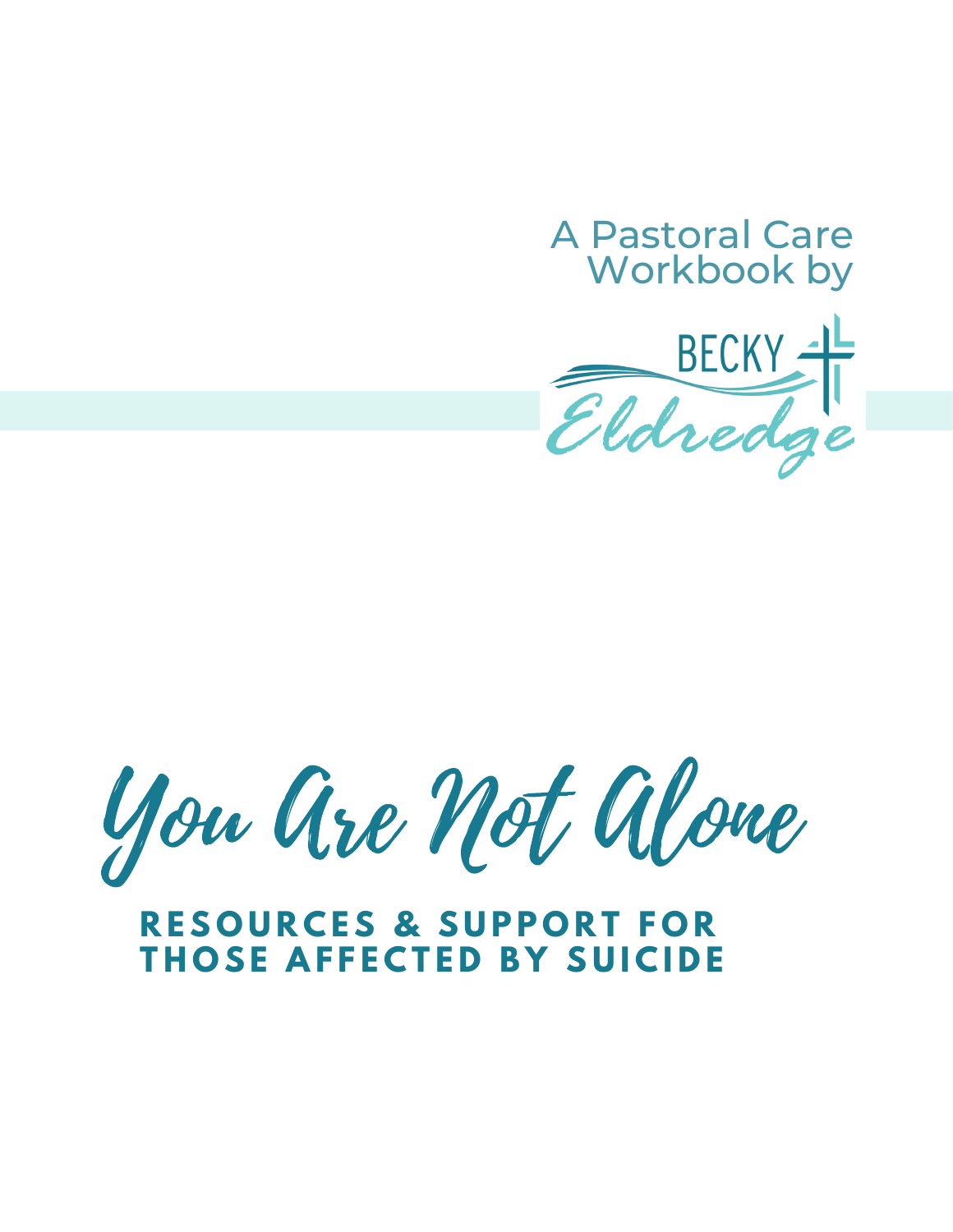# Table of Contents

# *When you...*

# Need Support - page 2

Support Groups

Find a Counselor

General Resources

# Need Words - pages 3-4

Books & Online Reading for Adults

Books & Online Reading for Children

Books for Teens

# Are Ministering to Others - page 5

Resources for Ministers

Ministering to Teens

### Need to Pray - pages 6-13

Triple Colloquy Tell Me! Examen Annual Examen Over Your Year Turn to the Scriptures Prayers for Support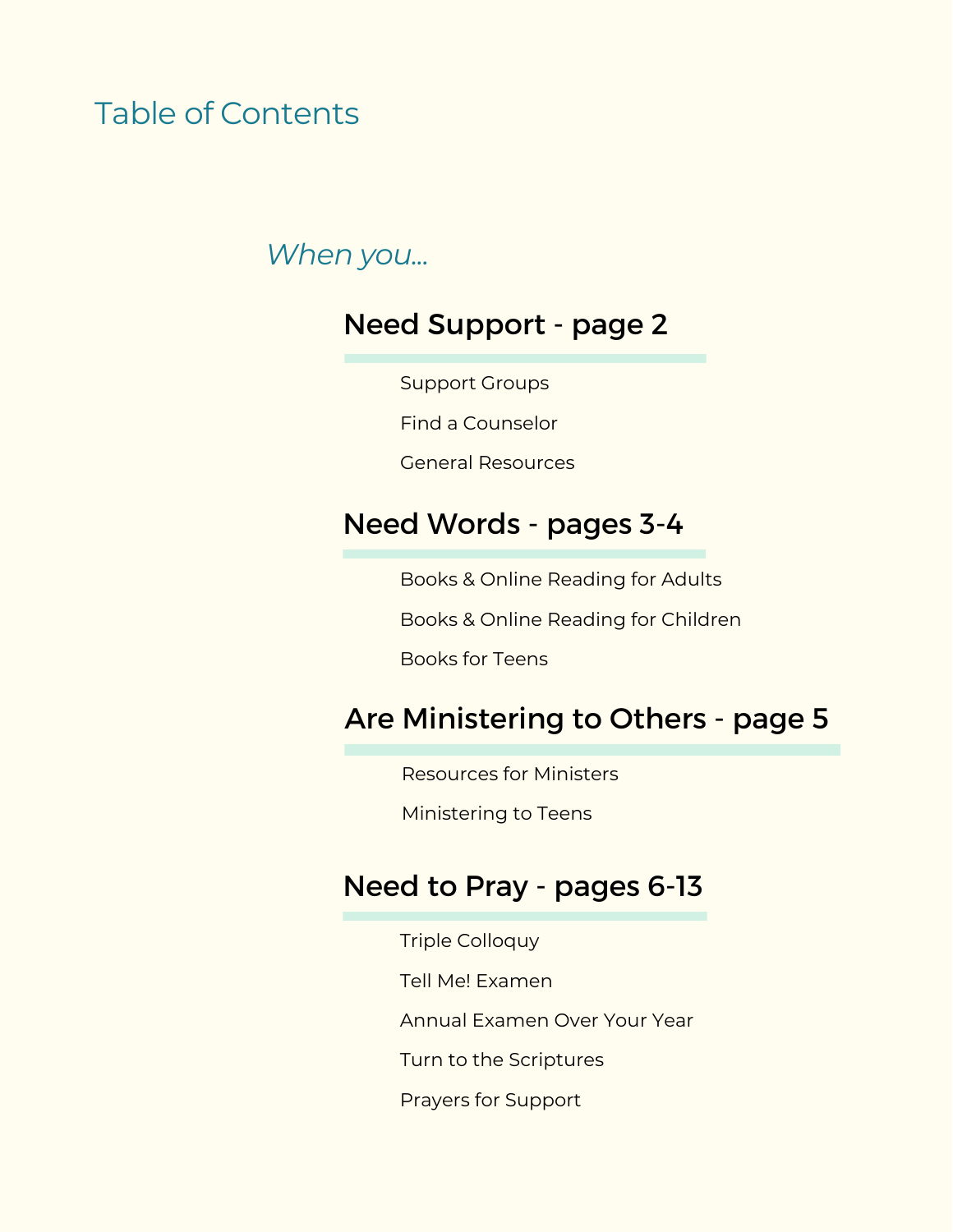# When You Need Support

**If you are currently experiencing a mental health crisis or are with someone who is, please reach out for help. You can call the National Suicide Prevention hotline at 1-800- 273-8255 or go directly to the nearest emergency room.** 

#### Support Groups

- The Compassionate Friends facilitates in-person groups, which you can find here, as well as 34 closed Facebook groups, one called "Loss Due to Suicide."
- Alliance of Hope provides information, consultations, and support to suicide loss survivors though its website and online community forum. It operates like a 24/7 support group supervised by trained moderators and a mental health professional. The forum includes such topics as "grief, blame and forgiveness" and "parents who lost children."
- The American Foundation for Suicide Prevention has their A.F.S.P. support group listing

#### Find a Counselor:

• Catholic Charities of Baton Rouge

#### General Resources

- National Suicide Prevention Hotline
- National Alliance on Mental Illness (NAMI)
- The American Foundation for Suicide Prevention page for survivors of suicide loss.
- The American Association of Suicidology's Suicide Loss page.
- Survivors of Suicide Loss
- Center for Loss
- Brett Thomas Doussan (BTD) Foundation
- To Write Love on Her Arms

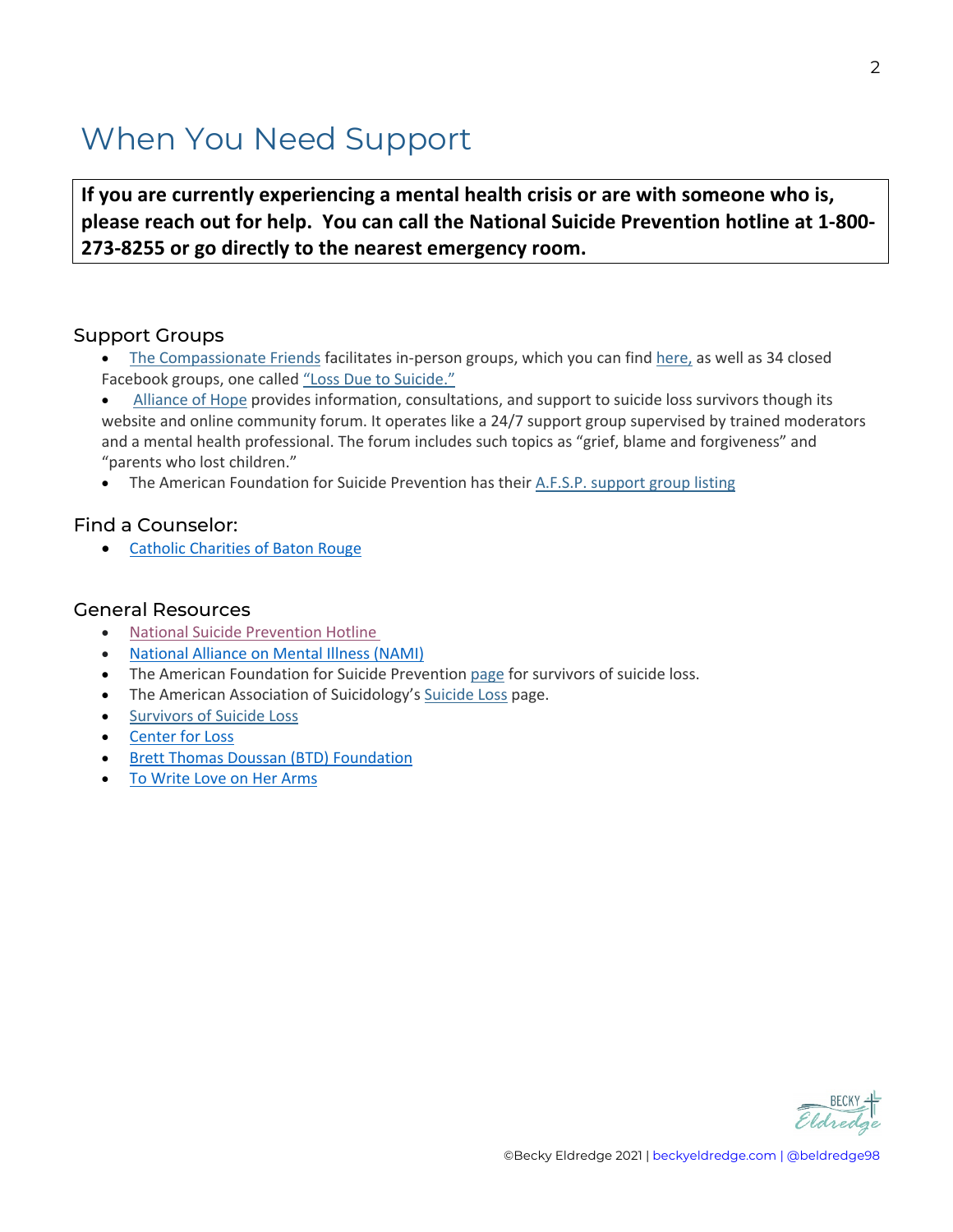# When You Need Words

### For Adults

#### Catholic Books about Suicide

- *When a Loved One Dies by Suicide* by the Association of Catholic Mental Health Ministers
- *After Suicide: There is Hope for Them and For You* by Fr Chris Alar
- *Bruised and Wounded: Struggling to Understand Suicide* by Fr. Ron Rolheiser

#### Books about Grief & for the Grieving

- *Rivers of Sorrow, Currents of Hope* by Paula D'Arcy
- *The Gift of the Red Bird: The Story of Divine Encounter* by Paula D'Arcy
- *Stars at Night: When Darkness Unfolds as Light* by Paula D'Arcy
- *When People Grieve: The Power of Love in the Midst of Pain* by Paula D'arcy
- *A Cure for Sorrow: A Book of Blessings for Times of Grief* by Jan Richardson
- *The Restless Heart: Finding Our Spiritual Home in Times of Lonliness* by Fr. Ron Rolheiser
- *A Sorrow Shared* by Henri Nouwen
- *My New Friend Grief* by Anna Hodges Oginsky
- *The Gift of Peace: Personal Reflections* by Cardinal Bernandin
- *May I walk you home? Courage & Comfort for Caregivers of the Very Ill* by Joyce Rupp
- *Praying Our Goodbyes* by Joyce Rupp
- *May You Find Comfort: A Blessing for Times of Grieving* by Joyce Rupp
- *My Soul Feels Lean: Poems of Loss and Restoration* by Joyce Rupp
- *Your Sorrow is My Sorrow: Hope and Strength in Times of Suffering* by Joyce Rupp
- *A friend Indeed: Help Those You Love When They Grieve* by Amy Florian
- *May I Walk You Home? Sharing Christ's Love with the Dying* by Melody Rossi

#### Online Reading

- Bruised and Wounded: Understanding Suicide
- Praying when it's hard
- To Write Love on Her Arms Blog

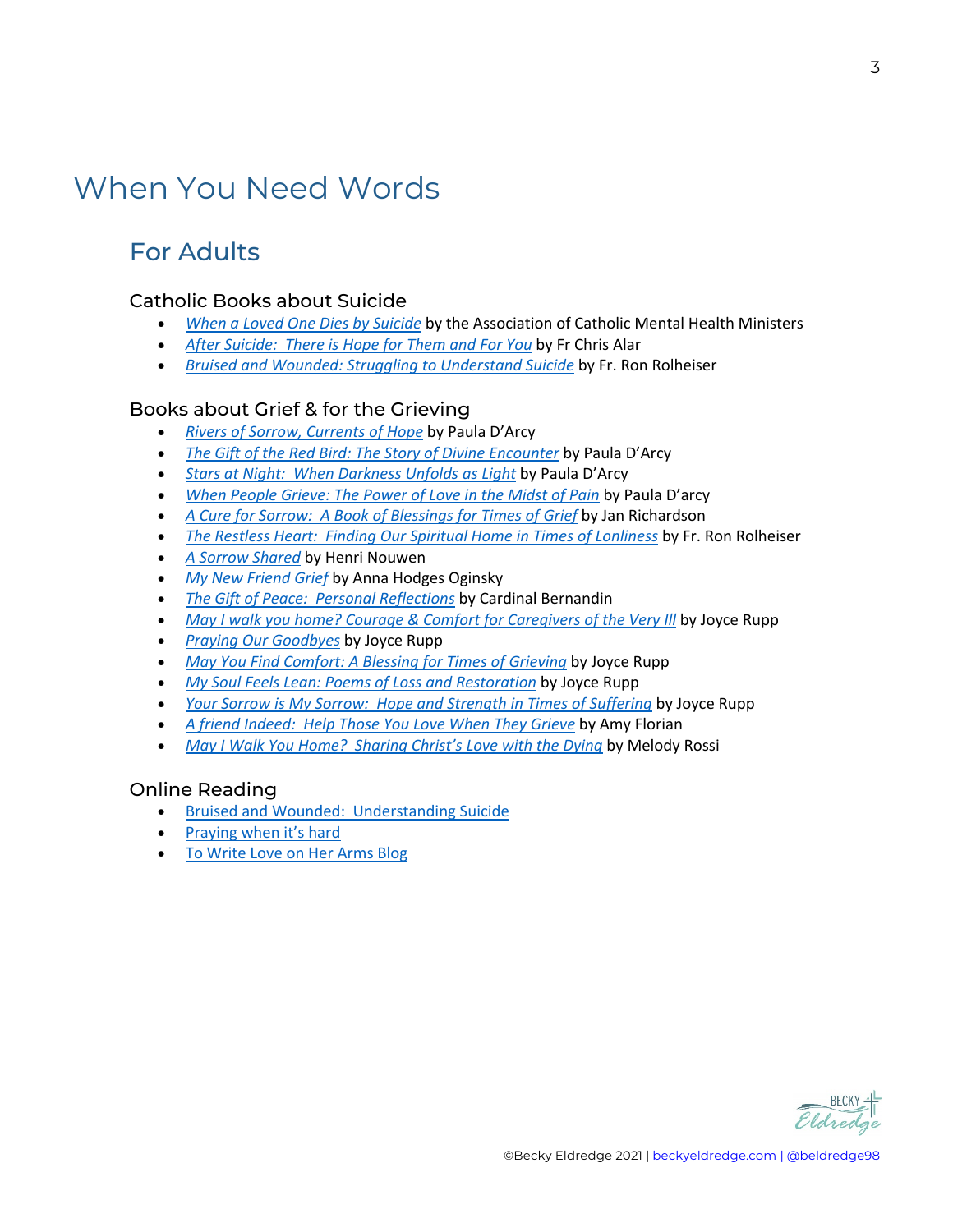# When You Need Words

### For Children

#### Books about Suicide

- *Bart Speaks Out!: Breaking the Silence on Suicide* by Jonathan & Linda Goldman
- *After Suicide: Activity Book for Grieving Kids* by The Dougy Center
- *Someone I loved Died of Suicide* by Doreen Cammarata

#### Books about Death, Loss, & Grieving

- *Tear Soup: A Recipe for Healing After Loss* by Pat Schwiebert & Chuck DeKlyen
- *When Dinosaurs Die: A Guide to Understanding Death* by Laurie Kransy Brown
- *Ida, Always* by Caron Lewis and Charles Santoso
- *The Invisible String* by Patrice Karst
- *Why do I Feel So Sad?* by Tracy Lambert-Prater, LPC
- *What Cloud is my Grandma in?*: by Kim Vesey & Amy Gantt (A series based on various loved ones)
- *Voyage to the Star Kingdom* by Anne Riley
- *The Moon is Always Round* by Johnathan Gibson
- *Heaven for Kids* by Randy Alcorn
- *The Fall of Freddie the Leaf: A Story of Life for All Ages* by Leo Buscaglia
- *The Tenth Good Thing About Barney* by Judith Viorst
- *Moody Cow Meditates* by Kerry Lee Maclean
- *Sitting Still Like A Frog Activity Book* by Eline Snel and Marc Bourtavant
- *Children Also Grieve: Talking about Death and Healing* by Linda Goldman
- *Sometimes Life is Just Not Fair: Hope for Kids Through Grief & Loss* by Fr Joe Kempf

#### Online Reading

- Explaining Suicide to Children
	- o Winston's Wish: Explaining Suicide to Children
	- o Ele's Place: Explaining Suicide to Children
	- o How Others Told Children About Suicide
- Complete Guide to Helping Children Cope with Grief from the Child Mind Institute
- When Families Grieve: Caregiver Guide from Sesame Workshop

### For Teenagers

#### Books about Death, Loss, & Grieving

- *Chill and Spill: A Place to Put it Down & Work it Out* by Stephanie Lorig
- *Out of the Blue: Making Memories Last When Someone has Died* by Winton's Wish
- *Straight Talk about Death for Teenagers* by Earl Grolman

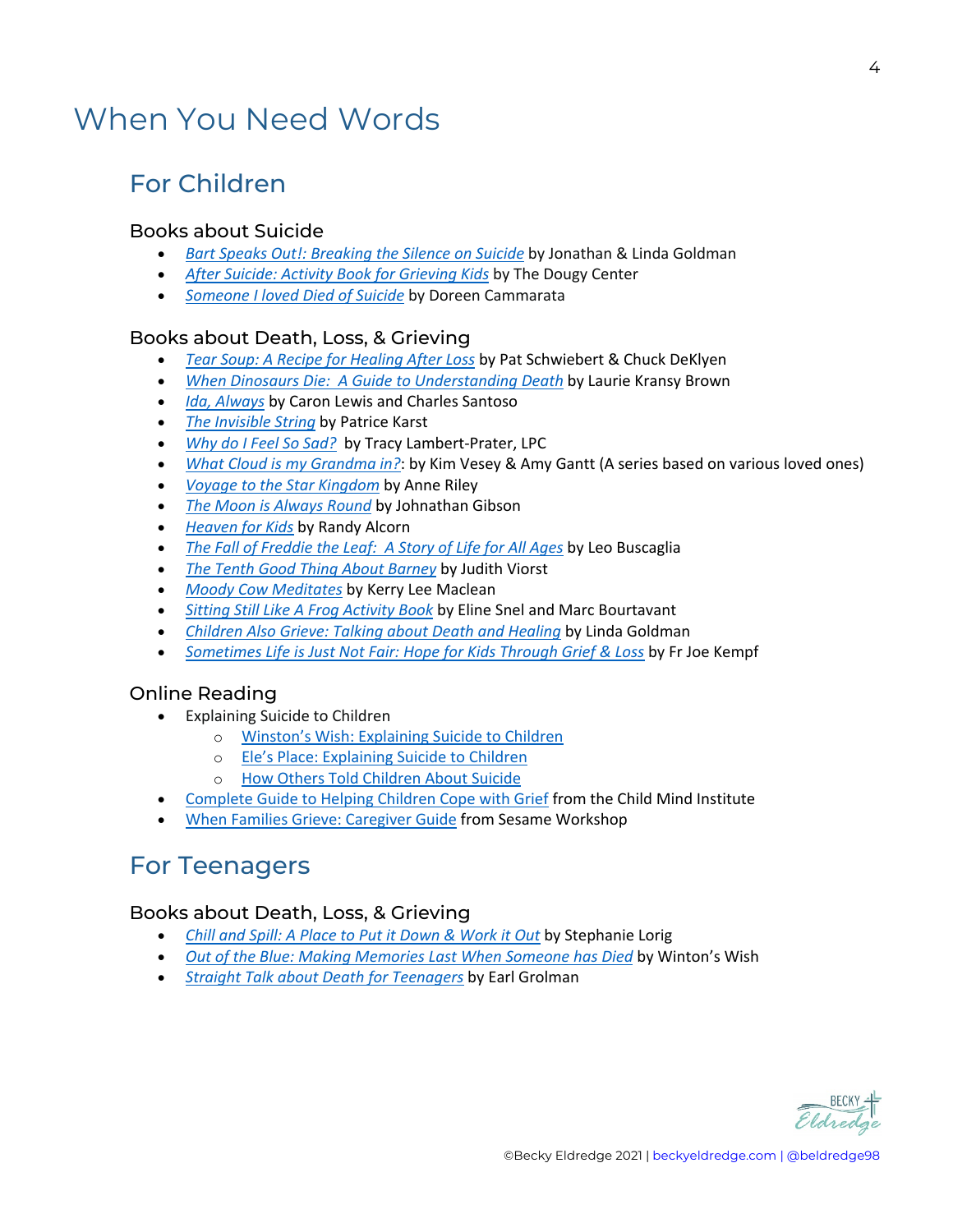# When You're Ministering to Others

#### Resources for Ministers

- Association of Catholic Mental Health Ministers
	- *Responding to Suicide: A Pastoral Handbook for Catholic Leaders*
	- Worship & Liturgy Resources
	- Developing Spiritual Support Groups
	- Parish & Ministry Outreach
	- Educational Resources
- Bulk booklets: After Suicide: 7 things for Catholics to Know
- Words Matter: Learning the Language to Use
- Suicide Prevention Ministry: Resources for Clergy & Lay Leaders
- Mental Health: A Guide for Faith Leaders
- QPR Institute

#### Ministering to Teens

- Mental Health: Out of the Darkness & Into the Light from NCYFM
- Speaking with Teens about Mental Health Toolkit from NAMI
- Hope Squad: Peer-to-peer ministry

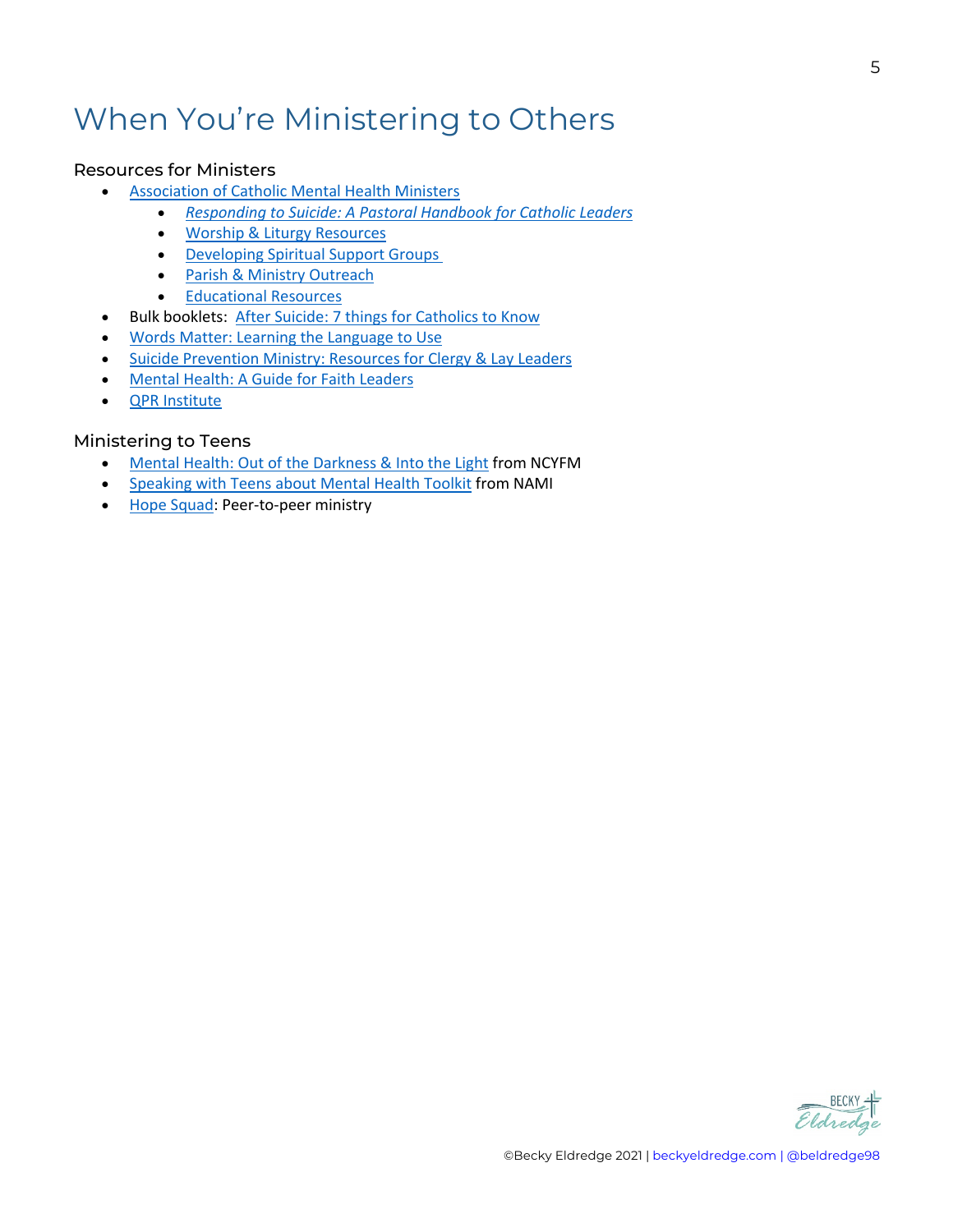# When You Need to Pray

*The prayers on the next pages are offered as ways to bring all you are holding to God. They are available as guided audio prayers on Soundcloud/beldredge98. Visit beckyeldredge.com/resources for more resources on prayer.*

### Triple Colloquy

As we carry the areas of our lives and the world that need God's mercy to prayer, we pause andhave three intimate conversations: first with Mary, then with Jesus, and then with God. At the end of each conversation, we ask:

- What have I done for Christ?
- What am I doing for Christ?
- What ought I do for Christ?

Get quiet and go to your inner chapel. As you lean into God's promise of being fully seen and loved, bring your needs for mercy to Mary, then to Jesus, and then to God. As you talk to each one of them, end yourconversation with the three questions St. Ignatius offers us. Listen to their response to you.

Printable Triple Colloquy Prayer Card

Listen to this prayer as a guided audio reflection



6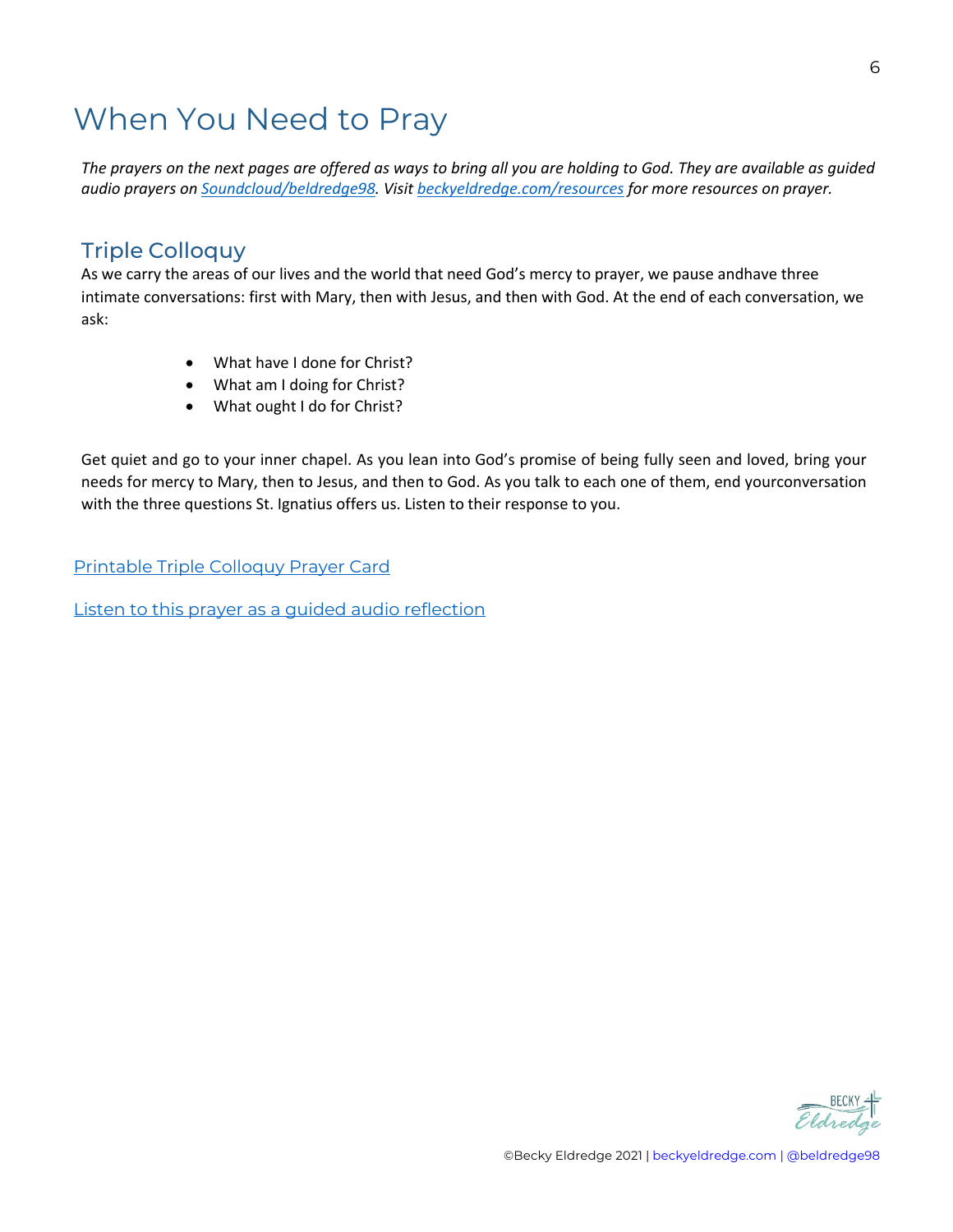### The Examen: I'm Here. Tell Me!

#### *Imagine that Jesus stands in front of you saying tell me, tell me what it is that you want to say, all the things that you feel God calling you to say.* Listen to this prayer as a guided audio reflection.

#### Presence: I'm Here.

Let go of the list of things that you have to do for the rest of the day or the things that you are holding onto from the doings of the day. Just be present to this space. Remind yourself that Jesus is here with you. Jesus is looking intimately at you and saying to you, *Tell me.* Trusting his presence here with you, ask Jesus to help you see your day as he saw it.

#### Gratitude: Tell Me!

Review the last twenty-four hours with Jesus. Pay attention to all that happened. Give great care and concern to every moment. Imagine Jesus looking at your day with you and inviting you to *tell me* what you are grateful for in the last twenty-four hours. Tell Jesus about the gifts of your day.

#### Consolation and Feelings: Tell Me!

Review your day once again with Jesus. Imagine him looking at you as you look at your day together saying, *tell me.* What are the most important emotions you have felt in the last 24 hours? Share with Jesus how you have felt this past day. Imagine Jesus asking:

- Where did you feel the fruits of the spirit?
- Where did you feel joy?
- Where did you feel a rise in love, faith, hope, peace, patience, kindness, goodness, faithfulness, or gentleness?

*Tell me,* Jesus says, where did you feel consolation?

#### Desolation: Tell Me!

Review your day once again with Jesus. Imagine Jesus remaining with you & inviting you to *tell me:*

- Where did you feel I was not, though I was, but where did you feel as though I was not?
- Where did you feel a rise in turmoil, restlessness, maybe even darkness in the last 24 hours?
- Where did you feel tempted to do what is not good?
- Where did you feel as though you were moving away from me?

*Tell me*, Jesus says, where did you feel desolation?

#### Looking Ahead: Tell Me!

Imagine Jesus remaining with you looking gently at you and sayin*g tell me.* Share with Jesus about your upcoming day. Imagine Jesus asking you:

• What is the grace you seek as you look into your next twenty-four hours? *Tell me*, the grace you.

#### Our Father

Close with a simple Our Father, saying it deeply and in an intimate way.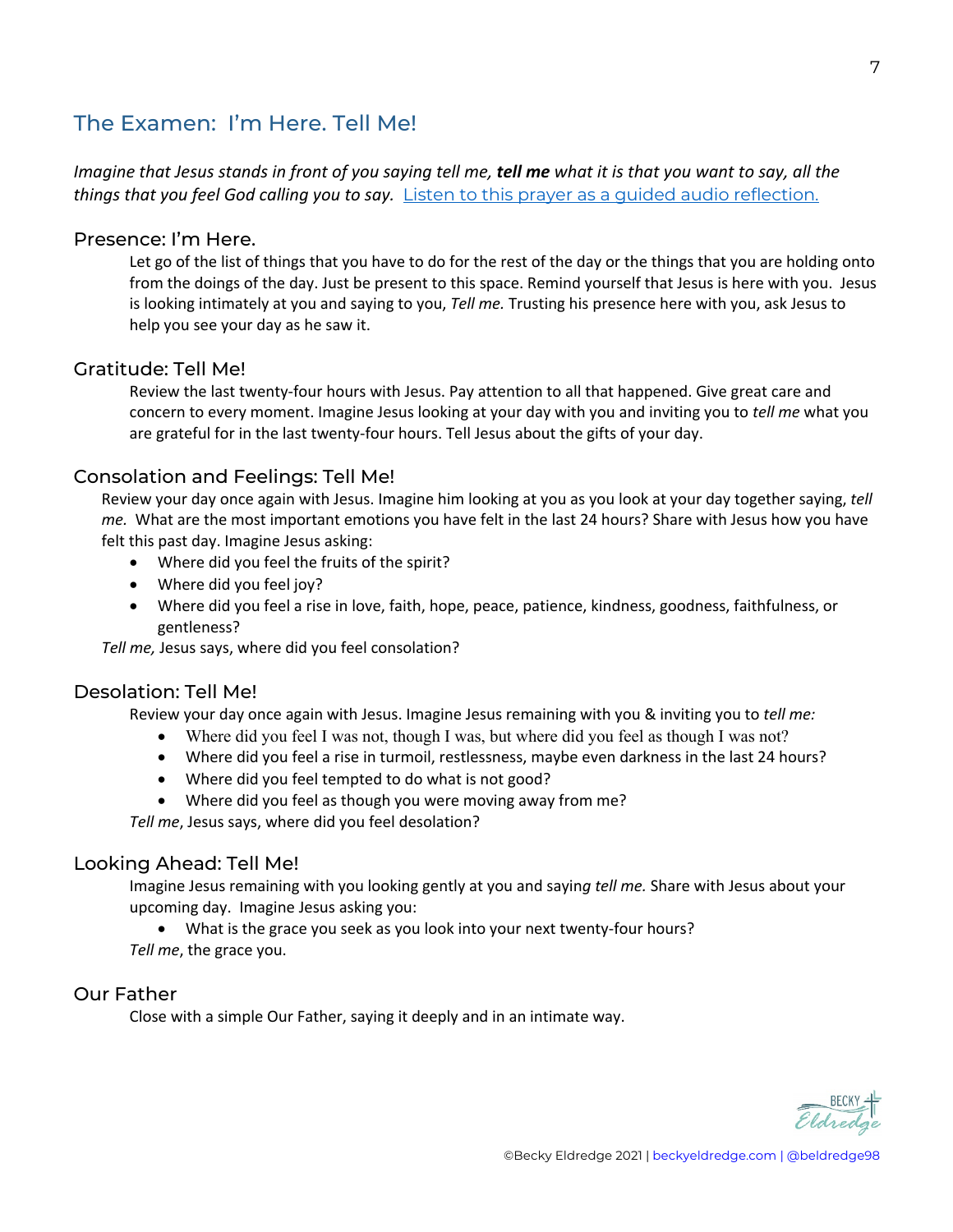### Steps of an Annual Examen: Prayerfully Reviewing the Past Year

#### 1. Ask God to show you your year as God saw it**.**

• Ask God to open your eyes, your ears, and your heart to see what God saw.

#### 2. Thanksgiving.

• Reflect back over the past year in thanksgiving. What are you thankful for?  Ask God to show you the gifts of the year.  Think about the people you shared life with, the people you encountered, your old friends, new friends, your family, your work colleagues. 

• What memories of the past year are you thankful for?  The simple moments?  The extra special ones? Memories at home, at work, with friends and loved ones? In nature?  

• As God brings the memories to mind, offer your prayers of thanks for the gifts of your life. 

#### 3. Presence.

• Again, look back over your year with God's help.  Ask God to show you where you felt God's presence.  Where did you experience an increase of faith, of hope, and of love this year?  Where did you experience the fruits of the Holy Spirit named in Galatians 5:22-23 at work in your life (love, joy, peace, patience, kindness, generosity, faithfulness, gentleness, self-control)? 

• What were you doing, what was happening, and who were you with when you experienced them? 

• Where did you have moments of insight and revelation from God about yourself?  About God?  About your relationships?  About your call?  About others? About the world?

• Were there moments you were invited to feel as God might have felt? Moments of difficult consolation such as feeling sorrow or even holy anger at suffering or injustices you saw?

• What key moments do you feel God inviting you to remember about the year?

#### 4. Lack of God's Presence.

• Look back over your year again with God's help. Ask God to show you where you struggled to name God's presence. Where did you feel a decrease of faith, of hope, of love? Where did you experience the opposite of the fruits of the Spirit as named in Galatians 5: 19-21 (immorality, impurity, idolatry, sorcery, hatreds, rivalry, jealousy, outbursts of fury, acts of selfishness, dissensions, factions, occasions of envy)?

- What were you doing, what was happening, and who were you with when experienced this?
- Where were moments you inhibited your own growth in God due to a sinful

act?  Were there moments where relationships were hurt?  Or actions done that hurt you?  Or that hurt someone else?

• Were there any moments where suffering, loss or sorrow became overwhelming? Or you felt a sense of hopelessness, discouragement or helplessness?

• Where might you have experienced confusion or lack of clarity? Anxiety? Fear?

• Whatever God stirs to your mind, talk to God about it. Ask for forgiveness, for healing, for understanding, and for light. What are you being offered in the memories the Holy Spirit stirs to mind?

5. Looking ahead to the coming year.

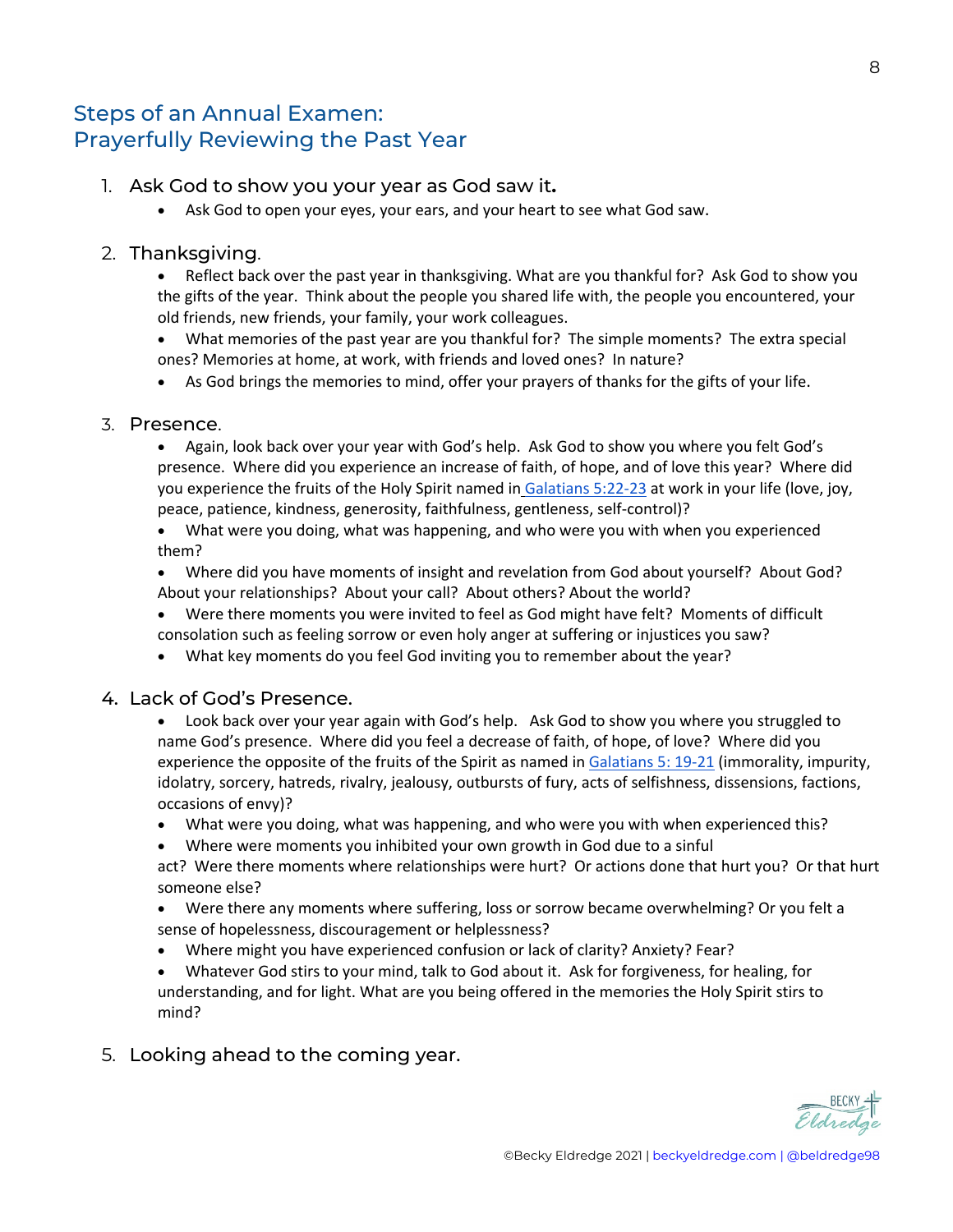- Gather all that God revealed to you about what you are thankful for, where you felt God's presence, and where you struggled to name God's presence.
- Share your hopes and desires for the year ahead.  Invite God to reveal to you God's hopes and dreams for you.
- Are there any actions you are being invited to take?
- Ask for the graces you seek this year.

#### Close with an Our Father.

Learn more about the prayer tool of the Examen here.

Listen to this prayer as a guided audio reflection.

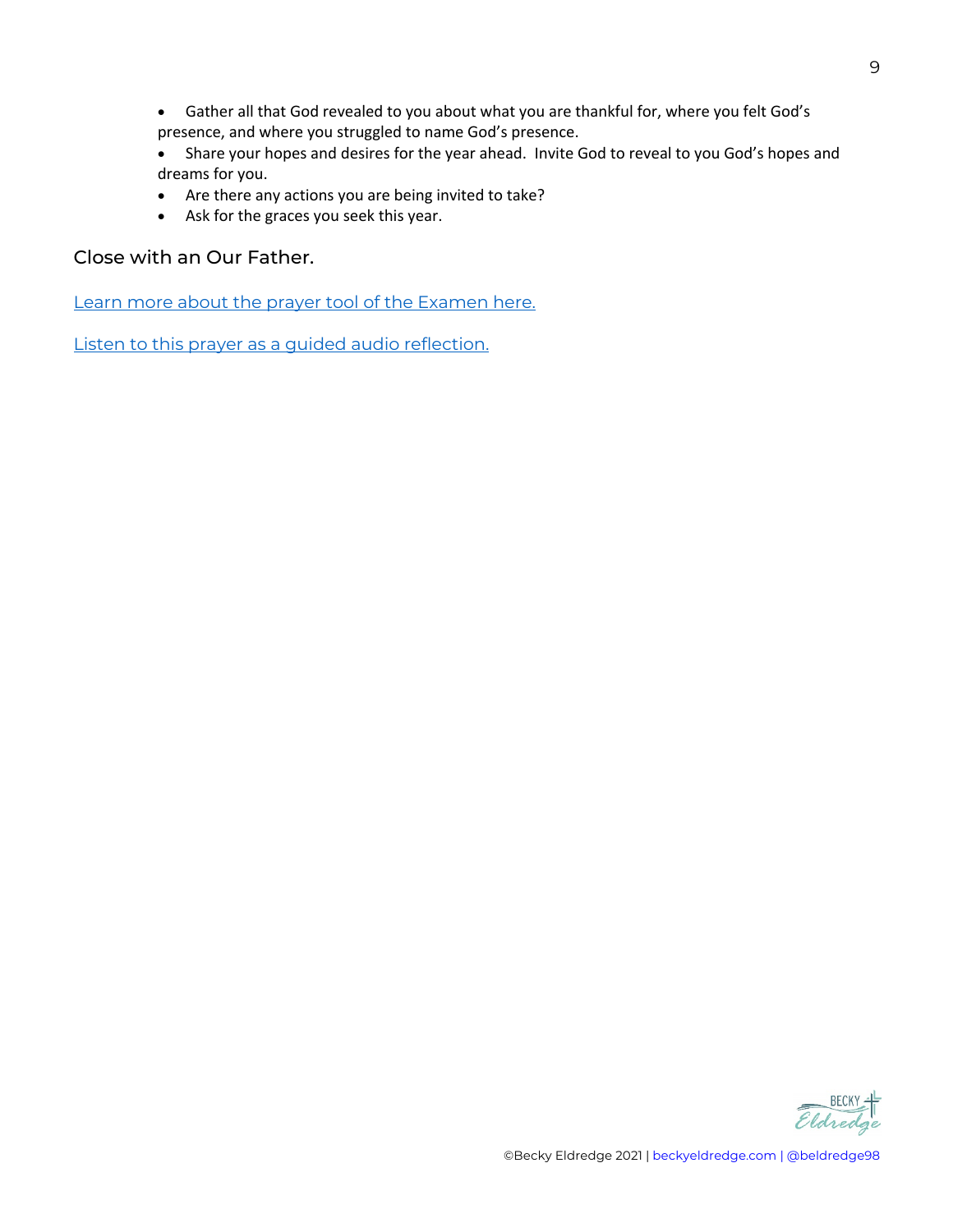### Turn to the Scriptures: Leaning on the Promises of God

We have a Companion in Our Suffering:

- 1 John 5//*In him no darkness at all*
- Ephesians 4: 32-5:8// *You were once darkness, but now you are light*
- Psalm 27// *The Lord is my light and my salvation*
- John 1: 1-18// *I came to testify to the light*
- Colossians 1: 12-13// *Inherit light*

We Are Never Alone:

- Psalm 62// *In God alone is my soul at rest*
- Psalm 46: 10// *Be still and know that I am God*
- Ephesians 2: 12-22// *For he is our Peace*
- Psalm 63// *Our Longing for God*
- John 14: 18// *I will not leave you orphaned; promise of the Advocate, the Holy Spirit*

Jesus Invites Us into Relationship

- John 14: 4-6// *I am the way, the truth, and the life*
- John 10:1-10// *The Good Shepherd*
- John 13:15// *I have set an example that you should do as I have done*
- Ephesians 4: 32-5:8 // *Be imitators of Christ*
- Luke 9: 57-62// *Follow me*
- Ephesians 12: 1-14// *You were also chosen*
- Isaiah 6: 1-13// *Here I am send me!*
- Matthew 12:49-50*// For whoever does the will of my heavenly Father is my brother, and sister and mother*

There is Rest for the Weary:

- Ezekiel 37: 1-14// *Valley of the Dry Bones*
- Isaiah 58: 9-11// *The Lord will guide you always and satisfy your thirst in parched places*
- Jeremiah 17: 5-8// *Blessed is the one whose hope is the Lord. He is like a tree planted beside the waters*
- Psalm 1: 1-6// *Blessed are they who hope in the Lord; He like a tree planted running water*
- Psalm 63:2-9// *For my soul is thirsting. For you my flesh is pining, like a dry, weary land without water*
- Matthew 11: 28-30*// Come to me all who are weary, and I will give you rest*
- Psalm 131// *Rest in God like a child*

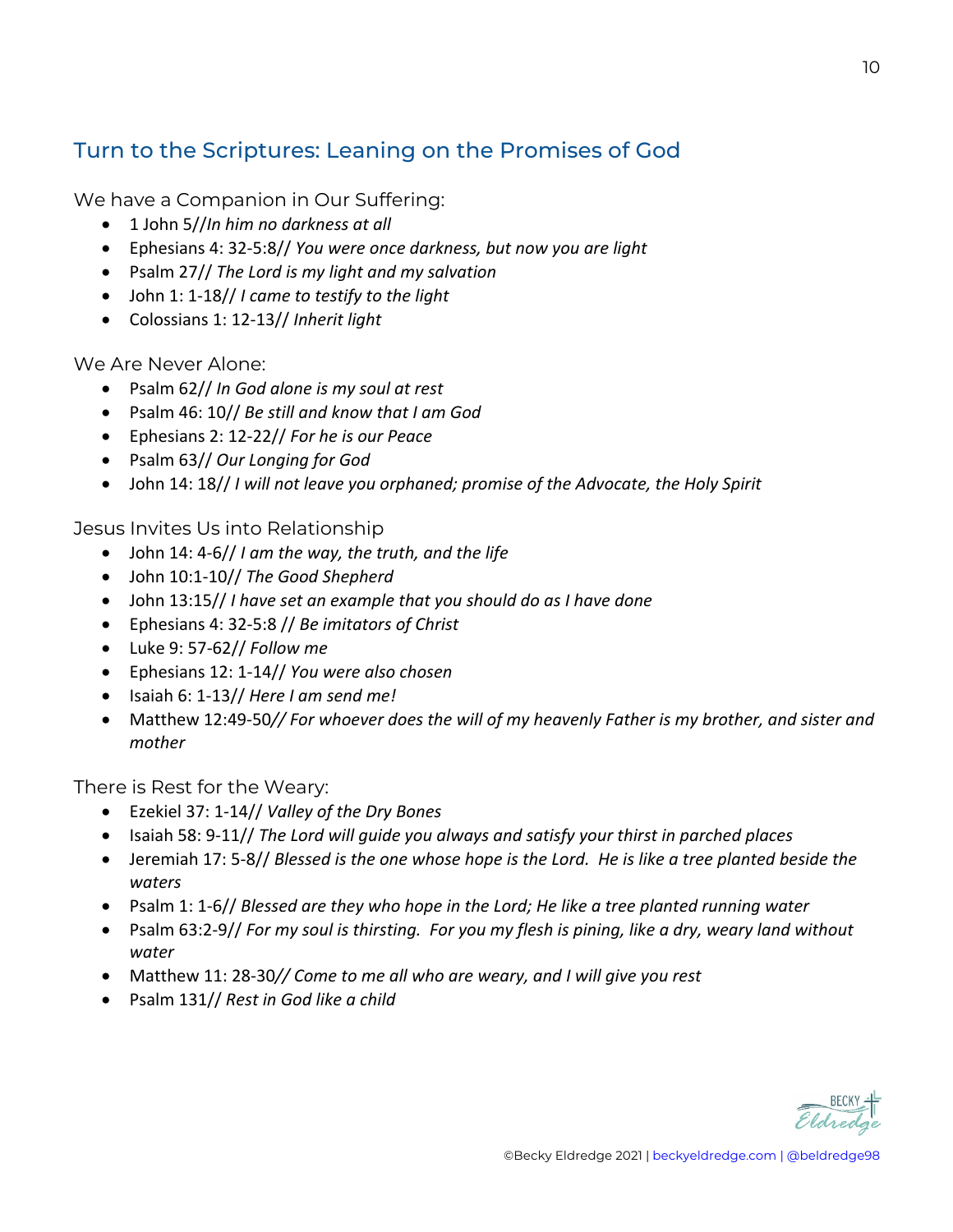Reasons for Our Hope

- Hebrews 6: 19*// We have this hope an anchor for our soul*
- Luke 17: 1-6// *The Mustard seed*
- 1 John 5 // *In him no darkness*
- Hebrews 10:19-25// *He who has made promise is trustworthy*
- Isaiah 42: 14-16// *These are my promises*
- 1 John 1: 5-2:2// *Faith is victory over world*
- Isaiah 43// *Do not fear*

We Can Find Shelter and Intimacy

- John 10:10// *Promise of Abundant Life*
- Ephesians 3:14-21// *He may fulfill us*
- Luke 1: 46-56// *Mary's soul proclaims of the goodness of the Lord*
- Luke 1: 67-80// *Zechariah's canticle of God's promises*
- Philippians 4: 4-9// *Rejoice, the Lord is near*
- Psalm 96// *Sing to the Lord a New Song*
- John 20// *Resurrection of Jesus*
- Luke 24// *Road to Emmaus*
- 1 Thessalonians 5: 16-18// *In all circumstances give thanks, for this is the will of God for you in Christ Jesus*
- Romans 15: 13//*May the God of hope fill you with all joy and peace in believing*

We Belong to Someone:

- Matthew 12:49-50//*You are my brothers and sisters*
- Galatians 3: 22-29// *Children of God in Christ Jesus… you belong to Christ*
- Psalm 100//*Know that the Lord is God whom us, to whom we belong. We are* God's people
- Hebrews 2:5-13// *Jesus, our brother*

Each of Us Has a Unique Call:

- Romans 11: 29// *The Gifts and calls from God are irrevocable*
- 1 Corinthians 12// *Different Gift*
- Romans 10: 10-17// *How beautiful feet that bring the Good News*
- Ephesians 2:1-10// *We are the handiwork of God created for good works*
- 2 Corinthians6: 46// *We are ministers of God*
- Jeremiah 29: 11-13// *For I know plans I have for you*
- Ezekiel 37: 14// *I planted my heart within you*
- Exodus 3: 1-10// *Here I am!*
- Matthew 28: 16-20// *I make you disciples*
- John 21: 19-20// *Feed my Sheep*

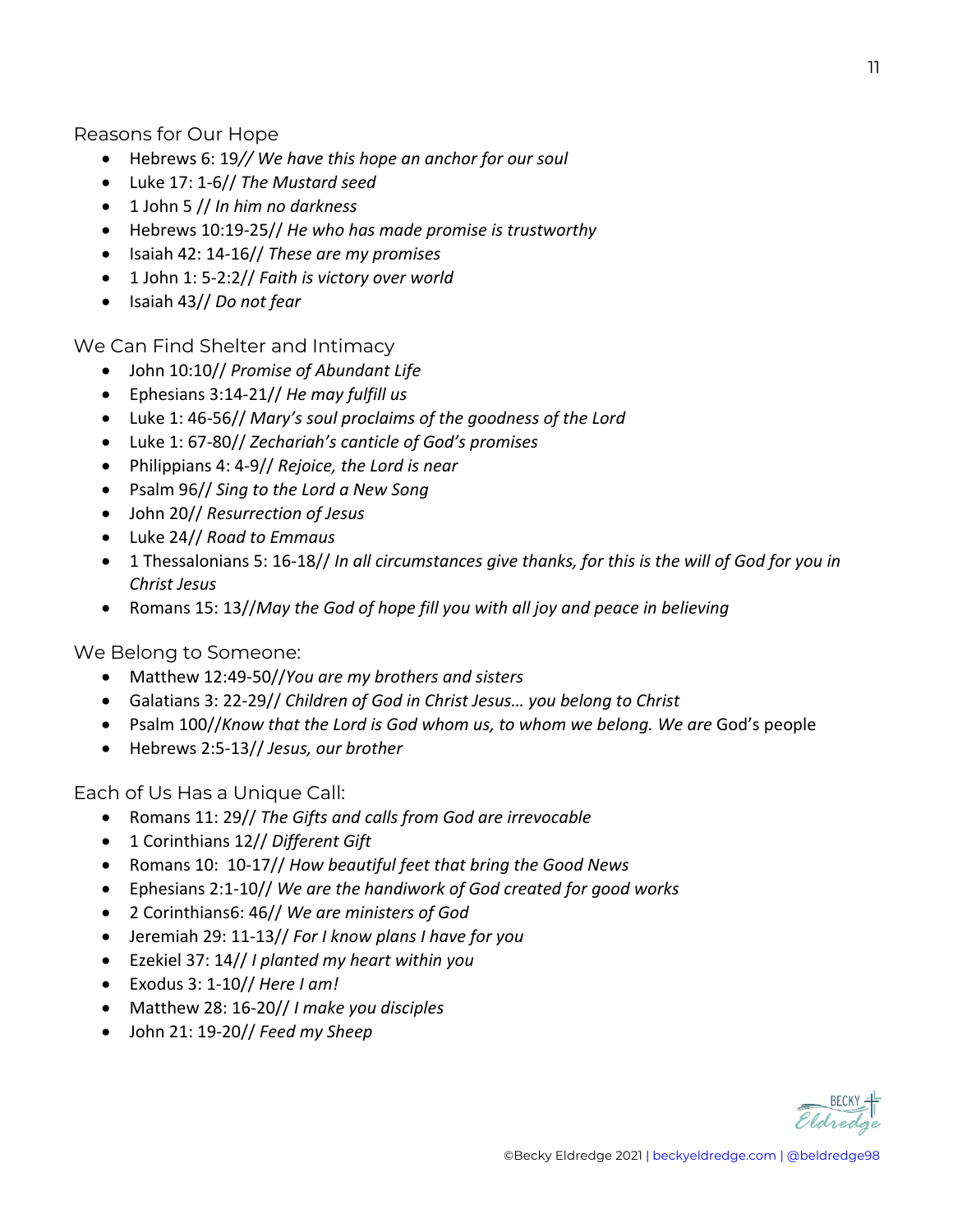We are Loved- Unconditionally:

- Psalm 139// *Psalm of God's Unconditional Love*
- Isaiah 45// *Potter and the Clay*
- Jeremiah 18// *Potter and the Clay*
- Luke 3: 21-22// *You are my beloved son in whom I am well pleased. (Jesus' baptism)*
- Isaiah 43// *You are precious to me*
- Ephesians 3: 14-21// *Grounded in love*
- 1 John 2: 3-11- *The love of God is perfected*
- John 10: 1-10// *I came that you might have life and have it more abundantly. (The Good Shepherd)*
- Matthew 6: 25-34// *Consider the sparrows*
- Hosea 11: 1-14// *Carried me through infancy*
- Psalm 103// *Psalm of God's creation*
- Luke 4// *Spirit of the Lord is upon me*
- Isaiah 49//*Does a woman forget her child? Nor will I forget you*
- Romans 8: 31-39// *The love of God*

We are Seen Fully- and Offered Mercy:

- Psalm 136//*His love and mercy endure forever*
- Luke 13:10-17// *Healing of the woman crippled for 18 years*
- Mark 2: 2-9// *Healing of the paralyzed man on the mat*
- John 5: 1-18// *Do you want to be made well?*
- Mark 3: 1-6//*Healing of the man with the withered hand*
- Deuteronomy 30:15-20// *Choose life or death*
- John 20// *Doubting Thomas*
- Psalm 23// *The Lord is my Shepherd*
- Revelation 21: 1-7//*New Heaven and New Earth*
- Matthew 26: 6-13//*Woman and alabaster jar*
- Psalm 32// *David's psalm of remission*
- John 4: 4-42//*Woman at well*
- Mark 10: 46-52// *Blind man on road to Jericho*
- Mark 4: 25-34//*Hemorrhaging woman*